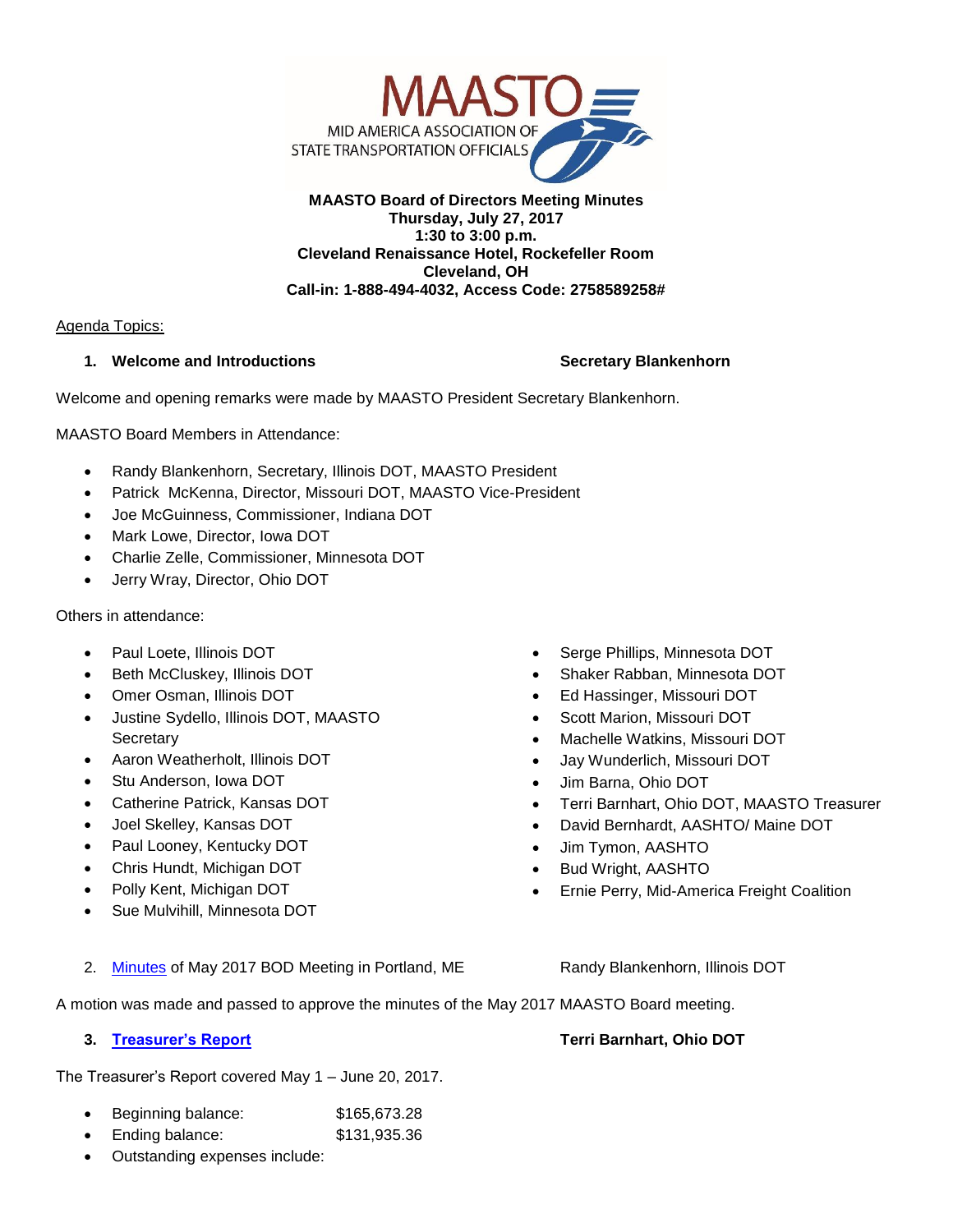- o Cycles for Change:  $$463.21$
- o Scholarship money not yet distributed (IL, KS): \$20,000
- o 2017 MAASTO delegate registration: \$10,000 (*estimate)*

Potential ending balance: \$101,472.15

# a. **[Proposal: MAASTO Conference Registration](http://maasto.net/documents/MAASTOConferenceRegistration.pdf)**

A proposal was prepared at the request of the MAASTO Board of Directors for how the organization should handle subsidization of state DOT employees' registrations at future MAASTO conferences. For several years, MAASTO had very high balances and, in order to spend them down, offered complimentary registrations to all state DOT employees. The first option would equally distribute registrations between the ten MAASTO states. If a state did not use all of its complimentary registrations, they could be redistributed to other states. A second option would offer fewer complimentary registrations to those in states bordering the conference location to offset the increased travel costs faced by outer states. A third option explored offering complimentary registrations to all speakers. Paid travel and hotel were not considered to avoid tax filing documentation requirements.

**A motion was made to approve distributing an equal number of complimenatry registrations to each MAASTO state. At every spring AASHTO meeting, the Treasurer will recommend to the Board how many complimentary registrations the organization can afford to provide based on available balanes.** 

4. New Officer Elections Commissioner Zelle

Commissioner Zelle, Director Steudle, and Secretary Blankenhorn selected Director McKenna as 2017-18 MAASTO President, with Commissioner McGuinness as Vice-President. Jay Wunderlich will serve as Secretary, and Terri Barnhart will continue to serve as Treasurer. The Board hopes to discuss who could potentially be the Treasurer following Terri so that the individual may learn from her before she retires. The Treasurer recommended that future individuals filling this position be able to serve for more than one year for consistency.

## **A motion was made and passed to approve the 2017-18 MAASTO officers.**

- 5. Committee Reports
	-

a. STIC **a.** STIC Chris Hundt, Michigan DOT

i. [MAASTO Annual Report](http://maasto.net/documents/MAASTO2017_071717.pdf)

The draft annual report was presented. AASHTO President Bernhardt complimented MAASTO's collaborative efforts, including its diversity workforce paper and joint TIGER application.

ii. [State Freight Advisory Council Survey](http://maasto.net/documents/MAASTOStateFreightAdvisoryCouncilSurvey.pdf)

At the MAASTO [intermodal freight summit,](http://maasto.net/documents/MAASTO%20Intermodal%20Freight%20Summit%20Summary.pdf) STIC was tasked with surveying each state's freight advisory councils to evaluate the most effective ways to engage the private sector in state DOT work and decision-making, including the identification of multimodal bottlenecks and the economic impacts of investing in those improvements. The draft survey was shared with the Board, and results of the survey will be shared at a future Board meeting.

In other STIC updates from the summit, the committee continues to work on its truck axle weight study, and a working group to tackle platooning issues has been established. More updated will be shared at the next Board meeting.

> iii. MAASTO [Resolution](http://maasto.net/documents/MAASTOResolution.pdf) and [Rural Infrastructure](http://maasto.net/documents/Rural-Infrastructure-Policy-Paper.pdf) Policy Paper for Federal Transportation **Reauthorization**

Following direction from the Board at its May meeting, STIC prepared a resolution and rural discretionary program white paper showing how MAASTO as a region reacted to the infrastructure principles and policies introduced by the White House. The goal of these documents was to be get MAASTO as part of the conversation as proposals are fleshed out by the administration.

**Motions were made and passed to approve both the resolution and white paper.** AASHTO executive director Bud Wright suggested this resolution be presented at the next AASHTO Board meeting in Phoenix.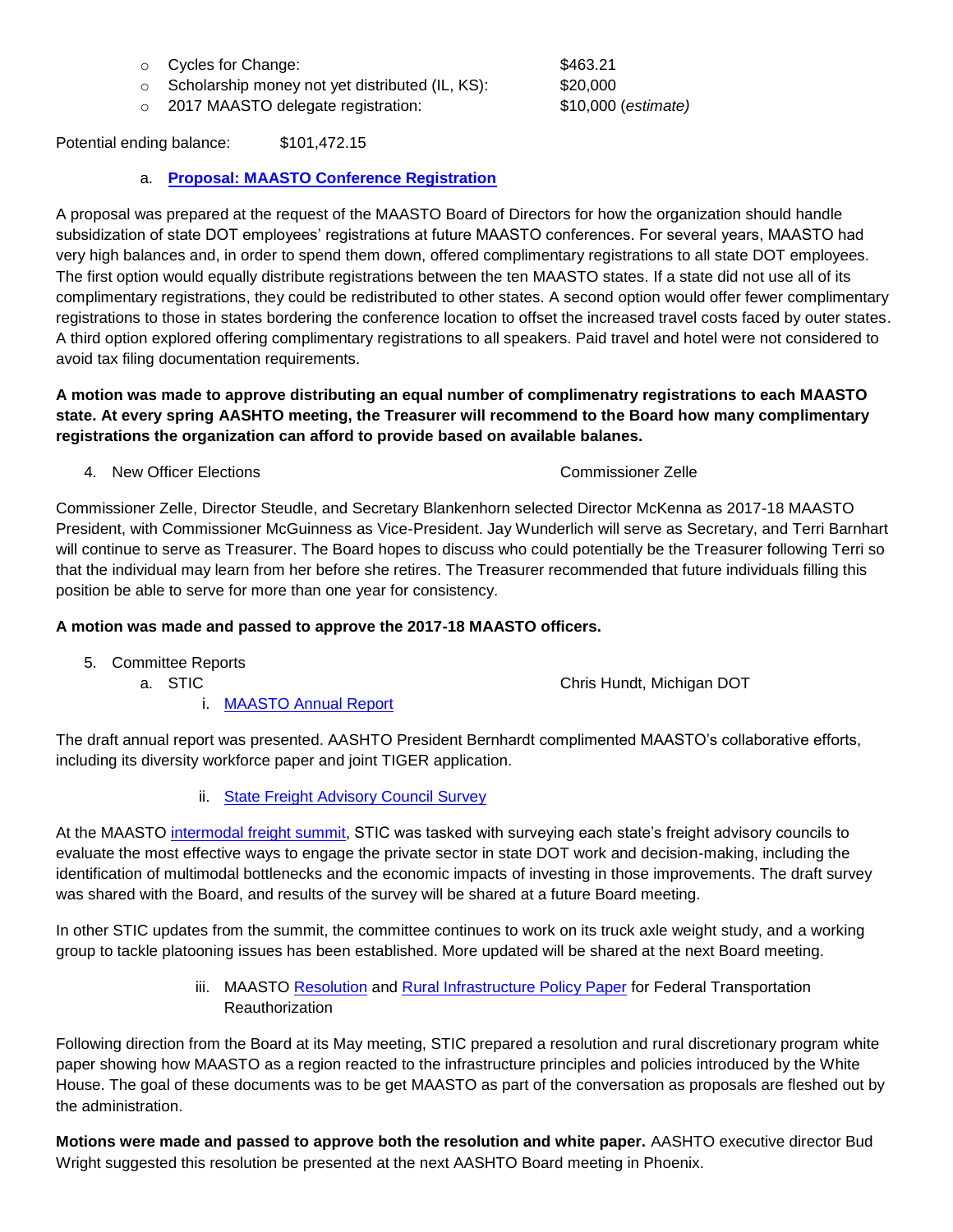### b. Chief Engineer's Committee Sue Sue Mulvihill, Minnesota DOT

The Chief Engineers suggested the consultant services proposal to be presented by the Planning Committee be for \$200,000, rather than \$75,000 in order to make sure the contract could be effective. The Chief Engineers Committee met during the annual conference to discuss a number of issues, including data exchange related to truck platooning, as well as implemented MASH standards. Several voiced concerns that FHWA was stepping away from implementation, testing, and certification. The committee felt that it was important for FHWA to take a more active role. There was discussion on whether or not AASHTO could take a more prominent role. Director McKenna observed that lack of action at the federal level has led to inaction on the part of the states. The Chief Engineers Committee plans to continue to look at this issue.

## c. Planning Committee Tim Henkel, Minnesota DOT

i. MAFC Project Selection and Budget Allocation: **Summary and [Detailed Proposal](http://maasto.net/documents/MAFCProjectSelectionandBudgetAllocation.pdf)** 

Three MAFC research projects were approved in May. And, due to the identification of new funding in the MAFC budget, new funds will above and beyond current contributions will not need to be identified until January 1, 2019. The MAFC proposal included a selection of new projects that align with the themes of the intermodal freight summit, as well a proposal to increase state contributions from \$25,000 a year to \$37,000 a year.

## **A motion was made and passed to approve the new research projects. A motion was made to approve the increase in dues from \$25,000 to \$37,000 annually; though Wisconsin voted no, the motion passed.**

- ii. [Consultant Services Proposal](http://maasto.net/documents/Consultant-Services-Proposal.pdf)
	- 1. [Board Resolution and Amendment Resolution](http://maasto.net/documents/Board-Resolution-and-Amendment-Resolution.pdf)

The proposal would allow the MAASTO planning committee to oversee a consultant hired on retainer on a work-order basis. The Board indicated that its President should have the opportunity to review work orders in advance before approved (informed consent).

# **A motion was made and approved to proceed with establishing a consultant services contract, to be overseen by the MAASTO Planning Committee, for a value of \$200,000, with contributions coming from each state.**

d. Motor Carrier Committee Scott Marion, Missouri DOT i. [AASHTO Subcommittee on Highway Transport Update](http://maasto.net/documents/SCOHT-Update-June.pdf)

An update was provided on recent and upcoming activities of the Motor Carrier Committee, including a conference to be held by the Subcommittee on Highway Transport with industry professionals September 25-27. The event will focus largely on harmonization and will also include a state engineers roundtable. Kentucky's use of "safe haven" signs for trucks to park overnight was also discussed.

e. Chief Counsel Committee **Patrick Piccininni**, Ohio DOT

The Chief Counsels Committee completed its first year of existence and planned a technical session on autonomous vehicles at the annual meeting. The Committee has a call every six weeks to discuss pressing issues, with a focus on emerging technologies, including autonomous and connected vehicles and drones.

6. [Buckle Up Phone Down](http://www.modot.org/BuckleUpPhoneDown/) Initiative Communication Control of Director McKenna

Director McKenna shared information on Missouri's Buckle Up Phone Down initiative, which has been very successful. Packets of information were shared to assist other states with implementing similar initiatives. With increasing fatalities, this is an important issue for all state DOTs. Missouri has seen many public and private institutions participate.

7. Annual Meeting Update **Polly Accord Polly Kent, Michigan DOT** 

The next annual meeting will be in Traverse City, MI August 27-29, 2018, at the Grand Traverse Resort and Spa. The state rate will be continued through that weekend. The theme of the conference will be "making connections and transforming lives." Commissioner McGuinness indicated his willingness to have Indiana host the annual meeting in 2019. In order to start thinking farther ahead, there was discussion of identifying the 2020 host state at the next MAASTO Board meeting.